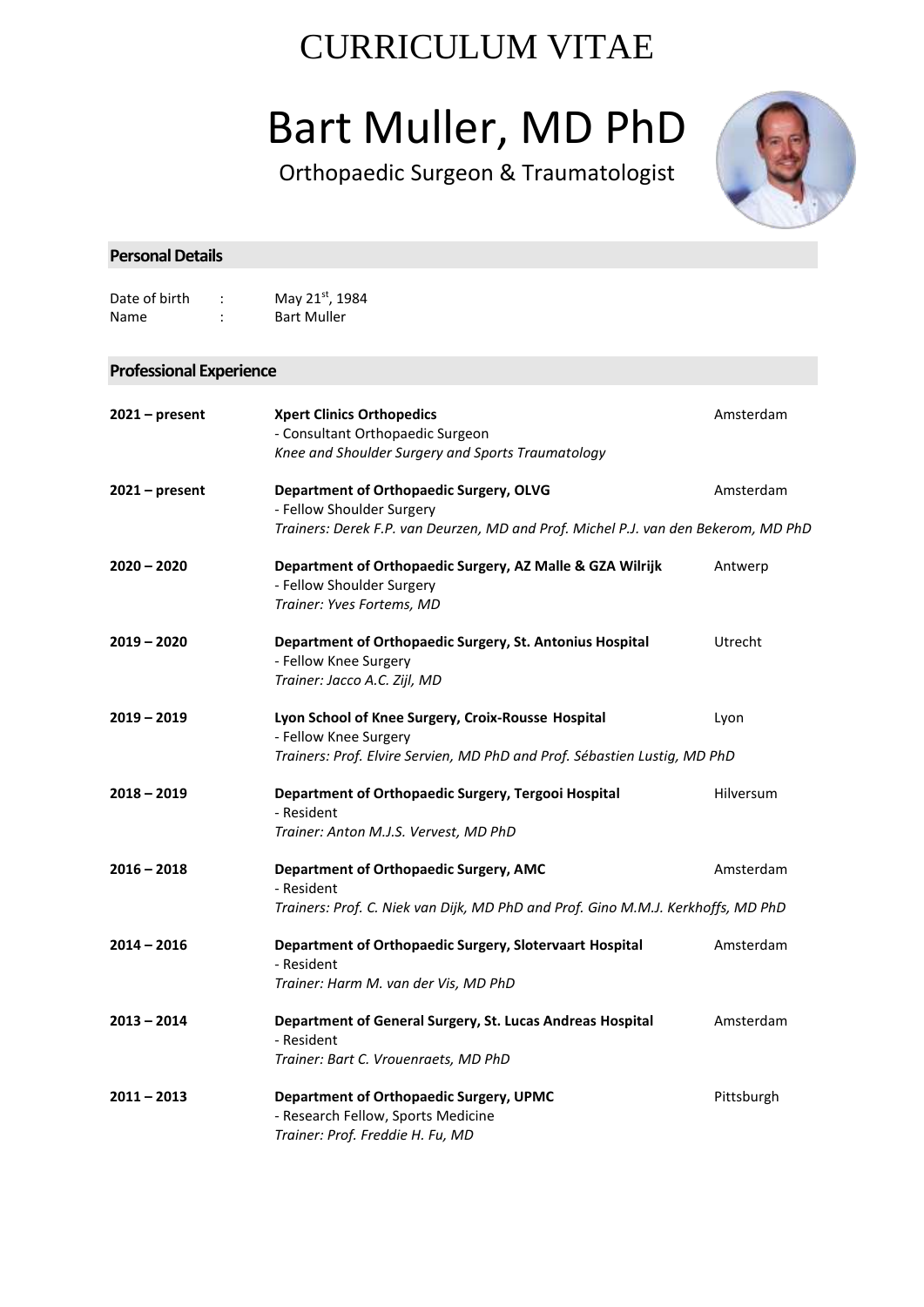| 2011 – 2013 | Department of Orthopaedic Surgery, UPMC                        | Pittsburgh |
|-------------|----------------------------------------------------------------|------------|
|             | - Research coordinator, ACL Research Group                     |            |
|             | Coordination and Management of 20-30 Research Fellows/Projects |            |

#### **Education**

| $2012 - 2018$ | University of Amsterdam, Faculty of Medicine, AMC<br>- 2018: Doctor of Philosophy, Medicine (PhD)<br>- Thesis: "ACL Injury and Surgery – a More Objective Take"<br>Promotor: Prof. C. Niek van Dijk, MD PhD<br>Copromotores: Prof. Freddie H. Fu, MD, Prof. James J. Irrgang, PhD PT | Amsterdam |
|---------------|--------------------------------------------------------------------------------------------------------------------------------------------------------------------------------------------------------------------------------------------------------------------------------------|-----------|
| $2003 - 2011$ | University of Amsterdam, Faculty of Medicine, AMC<br>- 2011: Doctor of Medicine (MD)<br>- 2010: Master of Science, Medicine (MSc)                                                                                                                                                    | Amsterdam |
| $1996 - 2003$ | Grammar School: Christelijk Gymnasium Utrecht<br>- Profile: Nature and Health<br>- Extra classes: Latin                                                                                                                                                                              | Utrecht   |

#### **Scientific Experience**

#### **Presentations**

| 2014 | Prediction of return to preinjury sports following ACL reconstruction<br>Muller B., Lynch A., Yabroudi M., Tarabachi M., Harner C., van Dijk C., Fu F., Irrgang J. |
|------|--------------------------------------------------------------------------------------------------------------------------------------------------------------------|
|      | Podium Presentation at ESSKA 2014 Biannual Meeting.                                                                                                                |
| 2014 | Return to pre-injury level of competitive sports after anterior cuciate                                                                                            |
|      | ligament (ACL) reconstruction                                                                                                                                      |
|      | Irrgang J., Yabroudi M., Lynch A., Muller B., Lai C., Oostdyk Alicia, Fu F., Harner C.<br>Poster Presentation at ESSKA 2014 Biannual Meeting.                      |
| 2014 | Defining thresholds for the patient acceptable symptom state for the IKDC                                                                                          |
|      | subjective knee form and KOOS for patients undergoing ACL reconstruction.                                                                                          |
|      | Muller B., Yabroudi M., Lai P., Lynch A., Harner C., van Dijk C., Fu F., Irrgang J                                                                                 |
|      | Poster Presentation at ESSKA 2014 Biannual Meeting.                                                                                                                |
| 2013 | <b>Individualized Anatomic ACL Reconstruction.</b>                                                                                                                 |
|      | Muller B, Hofbauer M, Baraga MG, Fu FH                                                                                                                             |
|      | Multimedia Presentation at AAOS 2013 Annual Meeting.                                                                                                               |
| 2013 | Revision Surgery After Primary Double-Bundle ACL Reconstruction: AAOS Exhibit<br>Selection.                                                                        |
|      | Marcus Hofbauer; Christopher D Murawski; Bart Muller; Carola F van Eck; Freddie H                                                                                  |
|      | Fu                                                                                                                                                                 |
|      | Scientific Exhibit at AAOS 2013 Annual Meeting.                                                                                                                    |
| 2013 | Image Analysis for Quantification of the Pivot Shift Test and Development of an<br><b>iPad Application</b>                                                         |
|      | Muller B, Hofbauer M, Hoshino Y, Araujo P, Ahlden M, Irrgang JJ, Fu FH, Musahl V                                                                                   |
|      | Podium Presentation at ISAKOS 2013 Biannual Meeting.                                                                                                               |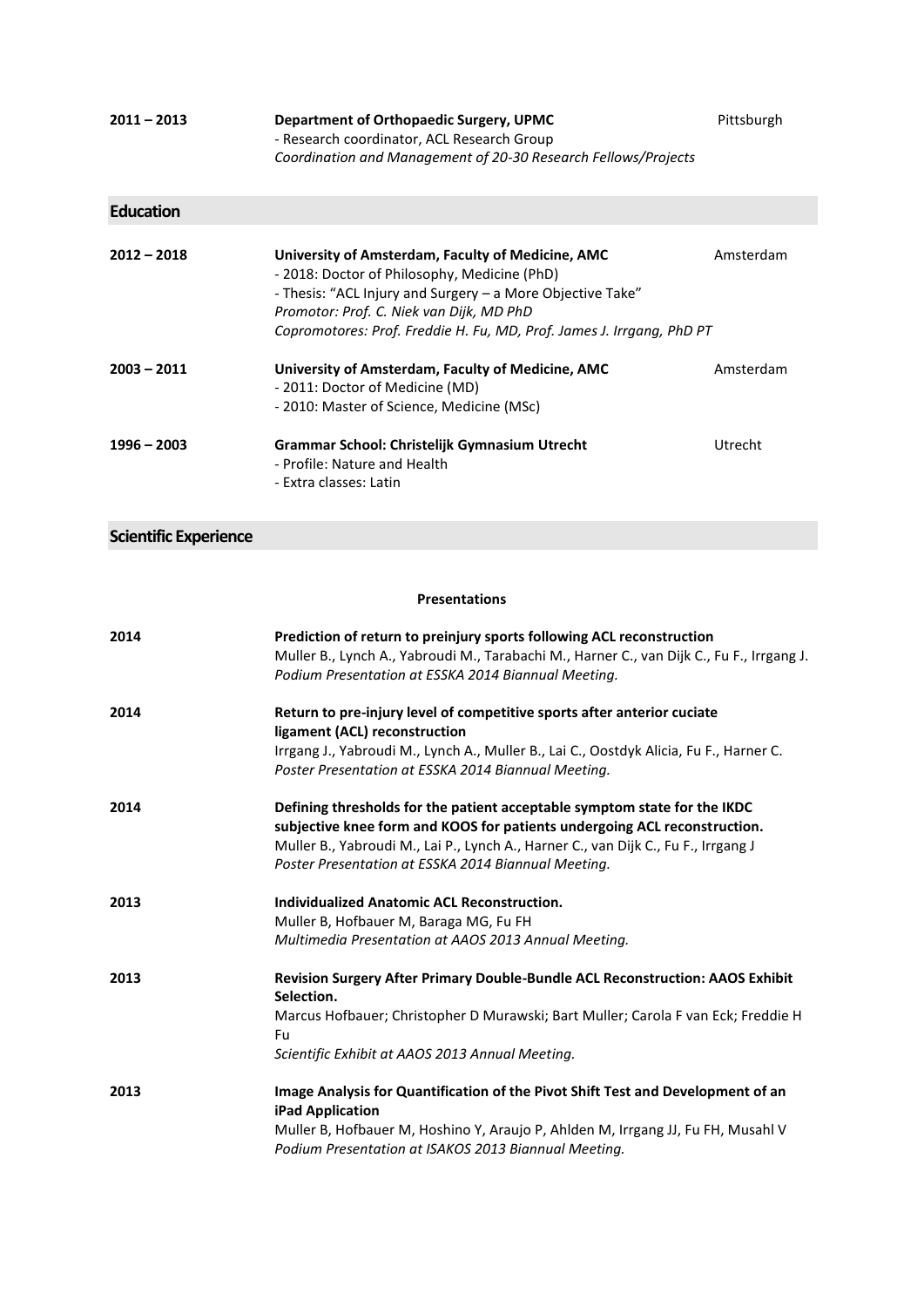| 2013 | A Standardized Pivot Shift Test and Newly Developed iPad Application Can<br><b>Quantify ACL Injury in Patients</b><br>Volker Musahl, Marcus Hofbauer, Bart Muller, Megan Rianne Wolf, Daisuke Araki,<br>Yuichi Hoshino, James J. Irrgang, Freddie H. Fu.<br>Podium Presentation at ISAKOS 2013 Biannual Meeting.                                    |
|------|-----------------------------------------------------------------------------------------------------------------------------------------------------------------------------------------------------------------------------------------------------------------------------------------------------------------------------------------------------|
| 2013 | Does Anatomic Anterior Cruciate Ligament Reconstruction Reduce Anterior Tibial<br>Subluxation?<br>Bart Muller, Eric Duerr, Michael J. Tranovich, James J. Irrgang, C. Niek Van Dijk,<br>Freddie H. Fu.<br>Poster Presentation at ISAKOS 2013 Biannual Meeting.                                                                                      |
| 2013 | Quantitative Parameters of the Pivot Shift - Correlation and Clinical Use<br>Paulo Henrique Mendes Araujo, Mattias Ahldén, Yuichi Hoshino, Marcus Hofbauer,<br>Bart Muller, James J. Irrgang, Freddie H. Fu, Volker Musahl<br>Poster Presentation at ISAKOS 2013 Biannual Meeting.                                                                  |
| 2013 | The Effect of Flexible Tunnel Drilling on the Femoral Tunnel Angle<br>Bart Muller, Marcus Hofbauer, Akere Atte, James J. Irrgang, Freddie H. Fu.<br>Poster Presentation at ISAKOS 2013 Biannual Meeting.                                                                                                                                            |
| 2013 | <b>Comparison of Two Methods to Measure Return to Sports after Anterior Cruciate</b><br><b>Ligament (ACL) Reconstruction</b><br>Mohammad A. Yabroudi, Bart Muller, Chung-Liang Lai, Andrew Lynch, Alicia Oostdyk,<br>Freddie H. Fu, Christopher D. Harner, James J. Irrgang.<br>Poster Presentation at AOSSM 2013 Annual Meeting.                   |
| 2013 | Defining Patient Acceptable Symptom State Thresholds for the IKDC Subjective<br>Knee Form and KOOS for Patients Undergoing ACL Reconstruction<br>Bart Muller, Mohammad A. Yabroudi, Chung-Liang Lai, Andrew Lynch, Christopher D.<br>Harner, C. Niek Van Dijk, Freddie H. Fu, James J. Irrgang<br>Poster Presentation at AOSSM 2013 Annual Meeting. |
| 2012 | Can individualized anterior cruciate ligament reconstruction restore the native<br>insertion site size?<br>Middleton KK, Muller B, Araujo PH, Rabuck SJ, Irrgang JJ, Fu FH.<br>Podium Presentation at AOSSM 2012 Annual Meeting.                                                                                                                    |
|      | <b>Chapters</b>                                                                                                                                                                                                                                                                                                                                     |
| 2016 | Anatomic Anterior Cruciate Ligament Reconstruction: The Double-Bundle<br><b>Technique</b><br>Middleton KK, Atte AA, Muller B, Fu FH<br>Mastering Orthopedic Techniques: Knee Reconstruction. 2016;77-92. Eachempati KK,<br>Apsingi S, Malhotra R, Gautam D (Eds.)<br>ISBN: 9789385999734                                                            |
| 2015 | Knee ligament surgery: Future perspectives<br>Wolf M, Murawski CD, Muller B, Hofbauer M, Ward J, Fu FH.<br>Sports Injuries: Prevention, Diagnosis, Treatment & Rehabilitation. Second Edition.<br>2015;1067-1076. Doral MN, Karlsson J (Eds.)<br>ISBN: 9783642365683                                                                                |
| 2015 | Innovation in sports medicine<br>Muller B, Hofbauer M, Murawski CD, Wolf MR, Fu FH.<br>Sports Injuries: Prevention, Diagnosis, Treatment & Rehabilitation. Second Edition.<br>2015; 3161-3170. Doral MN, Karlsson J (Eds.)                                                                                                                          |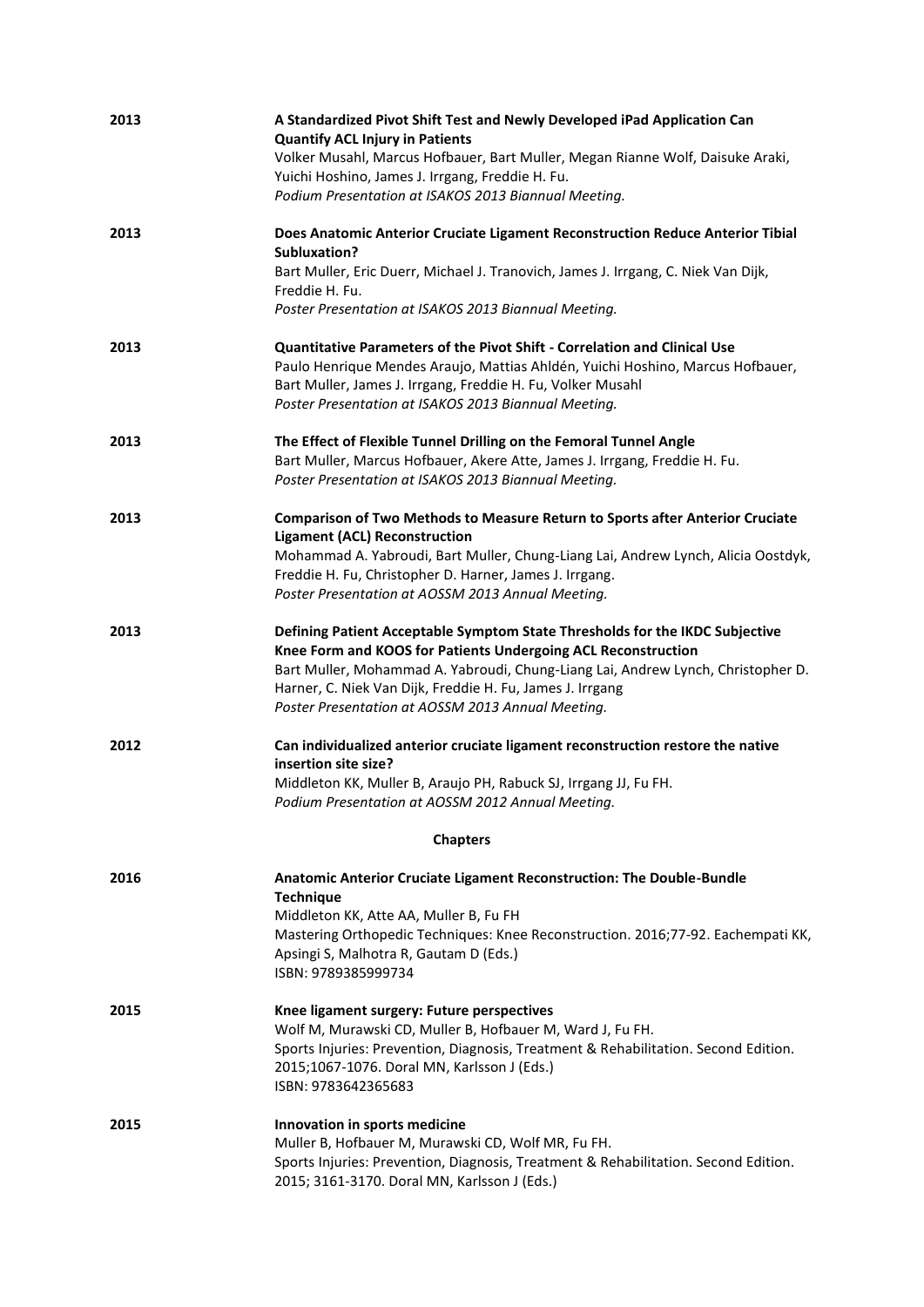|                         | ISBN: 9783642365683                                                                                                                                                                                                                                                                                               |
|-------------------------|-------------------------------------------------------------------------------------------------------------------------------------------------------------------------------------------------------------------------------------------------------------------------------------------------------------------|
| 2015                    | Concussion in sports traumatology: Future trends<br>Hofbauer M, Muller B, Ward J, Murawski CD, Wolf M, Kunec C, Collins M, Fu FH.<br>Sports Injuries: Prevention, Diagnosis, Treatment & Rehabilitation. Second Edition.<br>2015; 3143-3150. Doral MN, Karlsson J (Eds.)<br>ISBN: 9783642365683                   |
| 2015                    | Postoperative Rehabilitation after Anatomic Anterior Cruciate Ligament<br><b>Reconstruction</b><br>Middleton KK, Muller B, Rabuck SJ, Irrgang JJ, Fu FH<br>Orthopaedic Rehabilitation of the Athlete: Getting Back in the Game. 2015;1173-<br>1193. Reider B, Davies G, Provencher M (Eds.)<br>ISBN: 978455727803 |
| 2014                    | <b>Orthopaedic Surgery</b><br>Thomas BJ, Fu FH, Muller B, Vyas D, Niesen M, Pribaz J, Draenert K.<br>Schwartz's Principles of Surgery. Tenth Edition. 2014;1755-1786. Brunicardi F,<br>Andersen DK, Billiar TR, Dunn DL, Hunter JG, Matthews JB, Pollock RE (Eds.)<br>ISBN: 9780071800921                         |
| 2013                    | Anterior Cruciate Ligament Tear: Rationale and Indications for Anatomic ACL<br><b>Reconstruction</b><br>Muller B, Maeda S, Fujimaki Y, Araujo PH, Fu FH<br>The ACL-Deficient Knee -An Approach Based on Problems Resolution. 2013; 237-257.<br>Sanchis-Alfonso V, Monllau-García JC (Eds.)<br>ISBN: 9781447142706 |
| 2013                    | Surgical Techniques in Anterior Cruciate Ligament Reconstruction: The Double-<br><b>Bundle Technique</b><br>Muller B, Rabuck SJ, Fu FH.<br>Anterior Cruciate Ligament Reconstruction: Evolving Concepts. 2013;61-74<br>ISBN: 9781625521019<br><b>Editorial</b>                                                    |
|                         |                                                                                                                                                                                                                                                                                                                   |
| 2020                    | <b>Reviewer BioMed Research International</b><br>Peer Review - Open Access Scientific Journal - Impact Factor 2.276                                                                                                                                                                                               |
| 2018                    | <b>Moderator ESSKA 2018</b><br>Moderator 18 <sup>th</sup> ESSKA Biannual Congress                                                                                                                                                                                                                                 |
| 2015                    | <b>Abstract Reviewer ESSKA 2016</b><br>Reviewer ACL Related Abstracts for the 17 <sup>th</sup> ESSKA Biannual Congress                                                                                                                                                                                            |
| <b>Other Activities</b> |                                                                                                                                                                                                                                                                                                                   |

#### **Other Activities**

#### **Courses, seminars, workshops and masterclasses**

| 2020 | <b>Mathys Shoulder Prosthesiology Course</b> | <b>Brussels</b> |
|------|----------------------------------------------|-----------------|
| 2019 | <b>Arthrex Advanced Knee Ligament Course</b> | München         |
| 2019 | <b>NVA Advanced Knee Course</b>              | Rotterdam       |
| 2018 | <b>Radiation Hygiene</b>                     | Nijmegen        |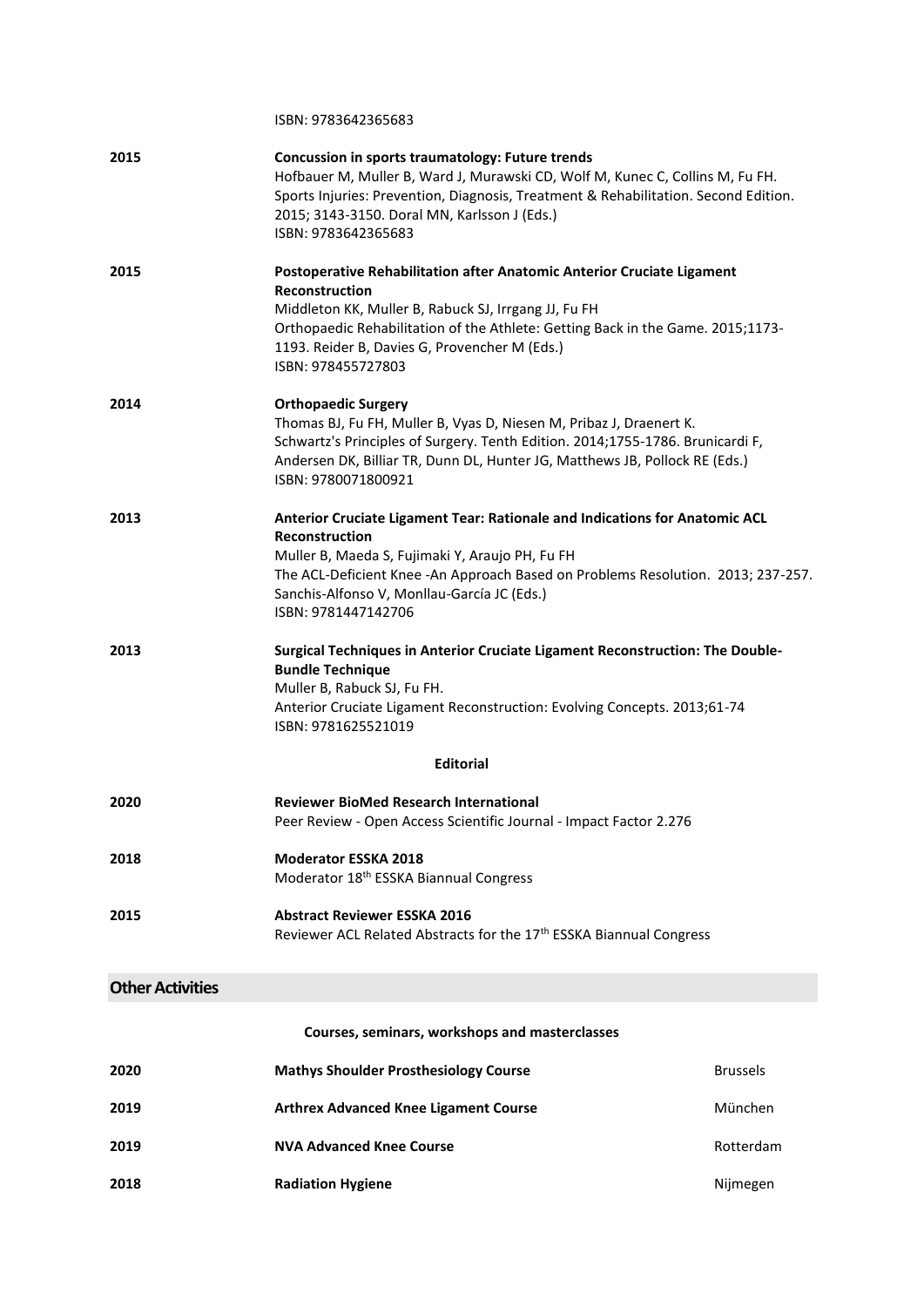| 2018         | <b>OTC III -Advanced Fracture Management</b>                     | Uden             |
|--------------|------------------------------------------------------------------|------------------|
| 2018         | Advanced Instructional Course on Arthroscopy of the Knee         | <b>Utrecht</b>   |
| 2017         | Advanced Trauma Life Support -Refresher Course                   | Tilburg          |
| 2016         | <b>Medical Business Masterclass</b>                              | Amsterdam        |
| 2015         | <b>Arthrex Knee Ligament Course</b>                              | München          |
| 2015         | <b>Residents Course Knee Prothesiology</b>                       | Amsterdam        |
| 2014         | <b>Evidence Based Surgery</b>                                    | Amsterdam        |
| 2014         | <b>Teach the Teacher</b>                                         | Amsterdam        |
| 2014         | AO Trauma -Basic Principles of Fracture Management               | Oisterwijk       |
| 2012         | <b>Advanced Trauma Life Support</b>                              | <b>Bilthoven</b> |
| 2011         | <b>Research Integrity</b>                                        | Pittsburgh       |
| 2011         | Human Subjects Research in Social and Behavioral Sciences        | Pittsburgh       |
| 2011         | Human Subjects Research in Biomedical Science                    | Pittsburgh       |
| 2011         | <b>HIPAA Researchers Privacy Requirements</b>                    | Pittsburgh       |
| Organization |                                                                  |                  |
| 2008         | 9th Residents Course Knee Prothesiology, AMC                     | Amsterdam        |
| 2008         | 8 <sup>th</sup> International Amsterdam Foot & Ankle Course, AMC | Amsterdam        |
|              |                                                                  |                  |